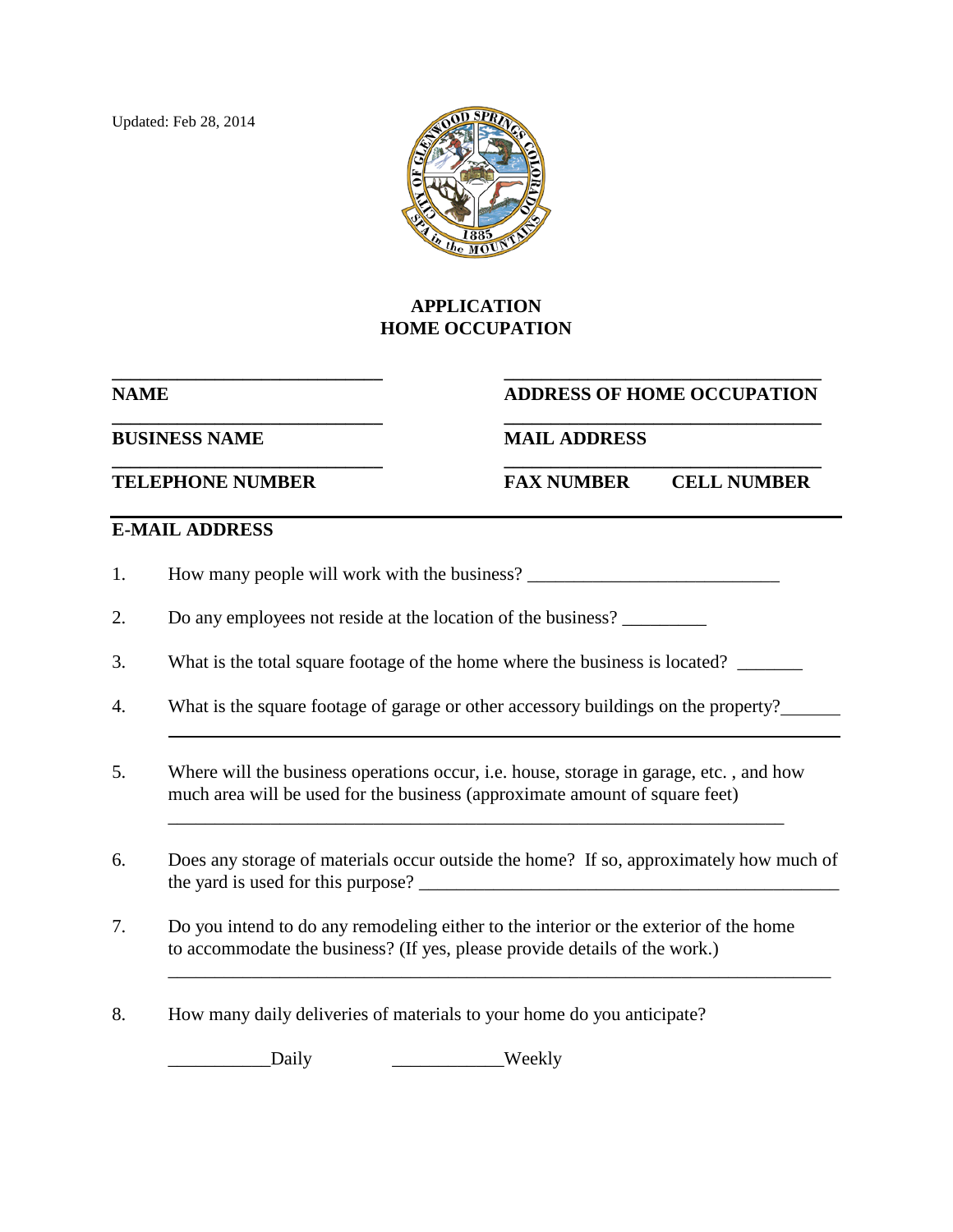Updated: Feb 28, 2014

- 9. What type of vehicles will be making deliveries:
	- [ ] Passenger Vehicle or Van
	- [] Standard size pick-up truck
	- [  $\mid$  ] Common Carrier such as United Parcel Service or United States Post **Office**

[ ] Other (Please provide details)\_\_\_\_\_\_\_\_\_\_\_\_\_\_\_\_\_\_\_\_\_\_\_\_\_\_\_\_\_\_

10. Please describe the nature of your business such as whether it is office, sales of merchandise, etc. If you sell merchandise, where is the point of sale and how are items delivered to customers?

\_\_\_\_\_\_\_\_\_\_\_\_\_\_\_\_\_\_\_\_\_\_\_\_\_\_\_\_\_\_\_\_\_\_\_\_\_\_\_\_\_\_\_\_\_\_\_\_\_\_\_\_\_\_\_\_\_\_\_\_\_\_\_\_\_\_

\_\_\_\_\_\_\_\_\_\_\_\_\_\_\_\_\_\_\_\_\_\_\_\_\_\_\_\_\_\_\_\_\_\_\_\_\_\_\_\_\_\_\_\_\_\_\_\_\_\_\_\_\_\_\_\_\_\_\_\_\_\_\_\_\_\_

\_\_\_\_\_\_\_\_\_\_\_\_\_\_\_\_\_\_\_\_\_\_\_\_\_\_\_\_\_\_\_\_\_\_\_\_\_\_\_\_\_\_\_\_\_\_\_\_\_\_\_\_\_\_\_\_\_\_\_\_\_\_\_\_\_\_

\_\_\_\_\_\_\_\_\_\_\_\_\_\_\_\_\_\_\_\_\_\_\_\_\_\_\_\_\_\_\_\_\_\_\_\_\_\_\_\_\_\_\_\_\_\_\_\_\_\_\_\_\_\_\_\_\_\_\_\_\_\_\_\_\_\_

\_\_\_\_\_\_\_\_\_\_\_\_\_\_\_\_\_\_\_\_\_\_\_\_\_\_\_\_\_\_\_\_\_\_\_\_\_\_\_\_\_\_\_\_\_\_\_\_\_\_\_\_\_\_\_\_\_\_\_\_\_\_\_\_\_

- 11. Briefly describe whether you anticipate people coming to your home as part of the normal operations of your business and the average number of clients or visitors you anticipate on a weekly basis or daily basis. It is helpful to provide an idea of how many people will be visiting at one time and how many hours per day you expect visitors or appointments. As an example: I will have 3 clients per day at 1 hour per time, etc.
- 12. What type of materials and equipment are used with your business\_\_\_\_\_\_\_\_\_\_\_\_
- 13. How many parking spaces are located on your property? (On-street parking spaces shall not be included.)

By signing below I certify that the above statements are true and correct to the best of my knowledge and understand that any misrepresentation of information may be grounds for revocation of any permits issued for my home business.

Applicant's Signature Date

\_\_\_\_\_\_\_\_\_\_\_\_\_\_\_\_\_\_\_\_\_\_\_\_\_\_\_\_\_\_\_\_\_\_\_\_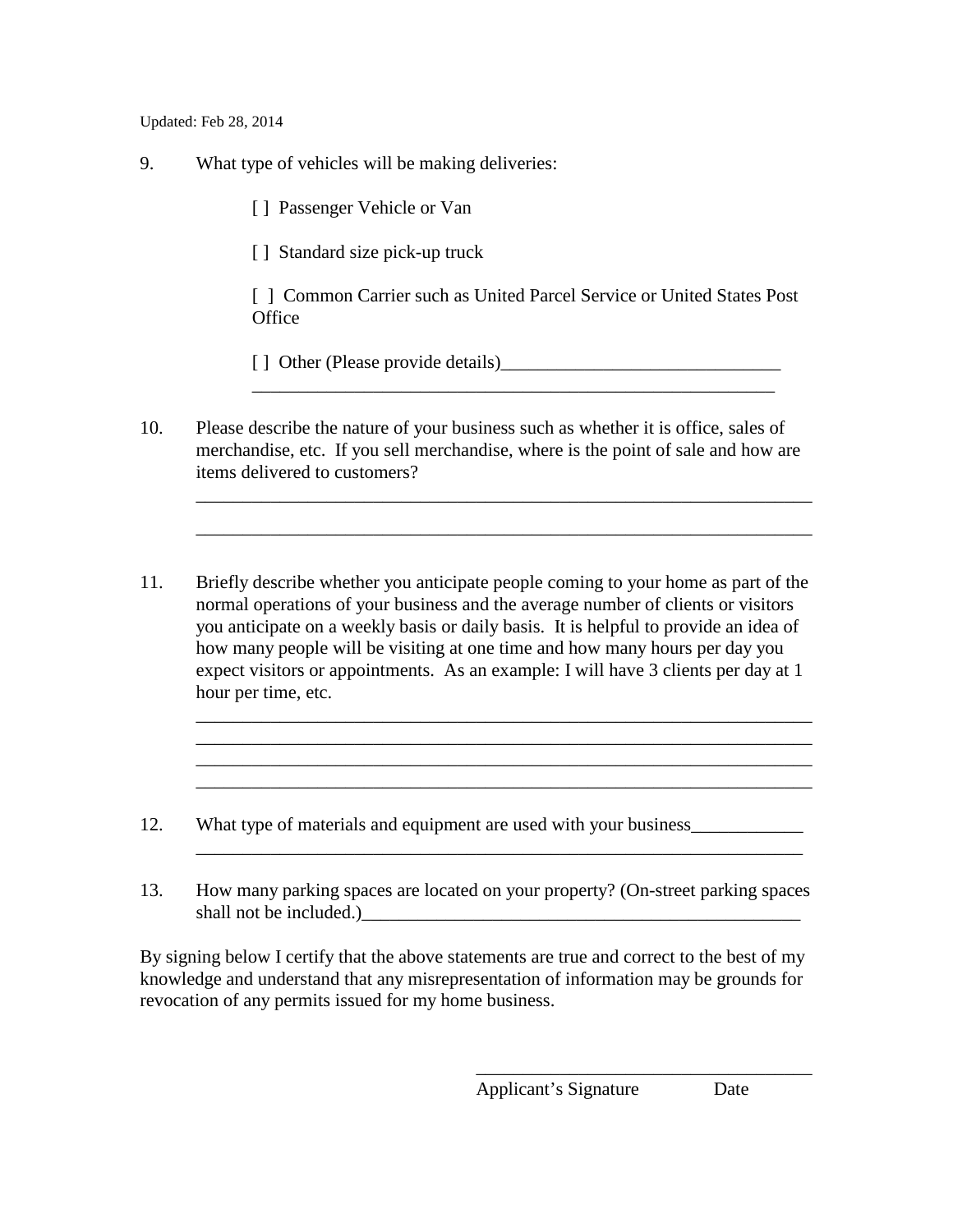## **070.040.100 Home Occupations.**

(a) Intent. The City of Glenwood Springs recognizes the desire or need of some residents to use their homes for business activities. Benefits of this practice include promoting economic development, allowing parents the ability to work while staying home to care for their children, reducing pollution and congestion related to commuting, and efficient use of the City's limited land supply. At the same time, it is important to protect the character of neighborhoods in residential zone districts from adverse impacts associated with business activities. The intent of these home occupation requirements is to provide a framework identifying the type and level of business activity considered acceptable in a residence.

Additional purposes of this Section are as follows:

- (1) To carry out the goals, policies and plans of the City as adopted by the Planning Commission and the City Council;
- (2) To separate incompatible uses and densities of use so as to avoid negative impacts of uses on each other;
- (3) To conserve the character of the city and its several neighborhoods;
- (4) To lessen the burden of commuter traffic on streets and highways; and
- (5) To promote economic development in the city by providing opportunities for small businesses.
- (b) Applicability. The requirements of this section shall apply to any business, occupation, or commercial activity undertaken for compensation within a residence in a residential zone district.
- (c) Definitions. As used in this Section, the following terms shall have these meanings ascribed to them:
	- *Home occupation* means a business, occupation, or activity undertaken for compensation within a residence in a residential zone district and that is incidental to the use of that structure as a dwelling unit.

*Home occupation, major* means any home occupation which is not a minor home occupation.

*Home occupation, minor* means a home occupation meeting the requirements of Subsections 070.040.100(e) through 070.040.100(f).

*Home office* means a type of minor home occupation in which the on-site work for compensation is undertaken solely in an office setting, including, but not limited to, receiving or initiating correspondence, such as phone calls, mail, faxes, or email; preparing or maintaining business records and reports; word and data processing; computer and internet use; and telecommuting. A home office does not include signage or client or off-site employee visits to the premises of the home occupation.

*Kennel* means a facility where the training, grooming, or boarding of dogs, cats, or other animals is conducted as a business.

*Off-site employee* means an employee, coworker, or business partner that does not reside on the property where the home occupation is located.

*Pet animal breeding operation* means a property which produces more than the following number of pet animal offspring for sale in a calendar year: 1 litter of dogs; 1 litter of cats; 200 mice, gerbils, hamsters, or rats; 65 guinea pigs; OR, 30 birds. If the number of offspring of any one species produced on the property qualifies for this designation, it shall apply to the breeding of all pet animals on the property, regardless of species. Limits for animal species not included in this list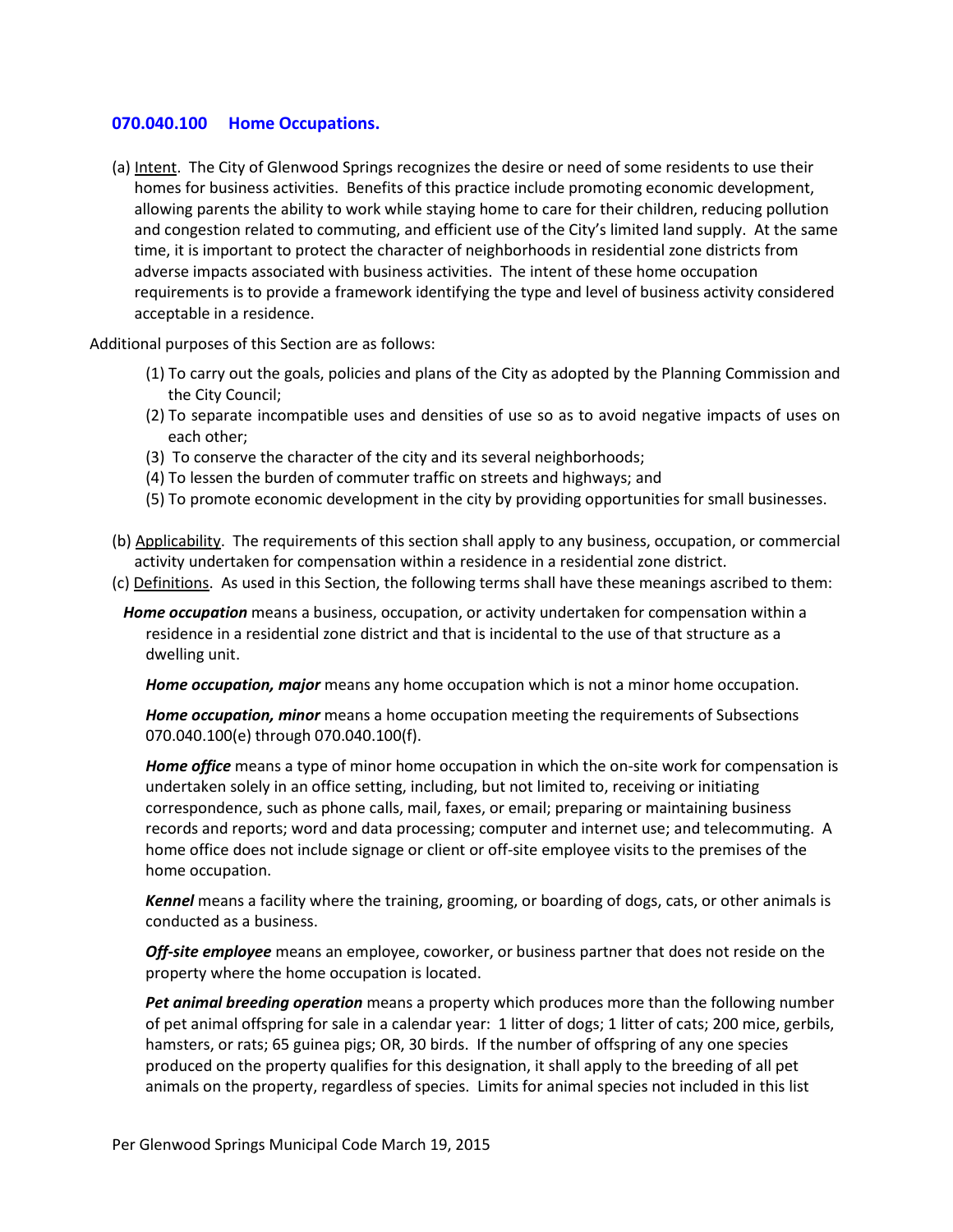shall be as set by the State Department of Agriculture Animal Industry Division for its pet animal care facilities license. Refer to Section 100.020.020 regarding permissible numbers of rabbits.

- (d) Application requirements.
	- (1) Permit required. All home occupations shall require a home occupation permit from the Community Development Director. This permit shall only be issued after the home occupation has been approved in accordance with this section and shall specify any terms or conditions of the permit. The applicant shall submit the application on the form provided by the Community Development Director and shall pay the application fee set by City Council resolution. The Director may require submittal of such additional information as is deemed necessary to demonstrate compliance with the requirements of this Section.
	- (2) Exceptions.
		- a. A home occupation meeting the definition of a "home office" and meeting all requirements applicable to a minor home occupation, as listed in Subsections 070.040.100(e) through 070.040.100(f), shall be exempt from the requirement to obtain a home occupation permit.
		- b. The rearing of pet animal offspring within a home with the intention of selling the offspring shall be exempt from these requirements where the number of offspring of any one species produced on the property within a calendar year is no more than the number listed within the definition of a pet animal breeding operation. This exception from the home occupation requirements shall not infer an exemption from the animal control and maintenance requirements in Article 100.020 nor from the business licensing requirements in Title 050.
		- c. Business gatherings of up to 10 people shall be exempt from obtaining a home occupation permit provided that they occur on no more than three days per calendar year per property. Examples include product sales parties, classes, and meetings related to a business activity.
- (e) All home occupations, requirements for. Applicants for both major and minor home occupations shall demonstrate that the following requirements are met:
	- (1) Resident operated. The home occupation is conducted by a resident of the property.
	- (2) Exterior storage. The home occupation shall not involve the exterior storage of materials or equipment related to the home occupation.
	- (3) Floor area. The home occupation does not use more than thirty percent (30%) of the total floor area of the dwelling and all accessory buildings.
	- (4) Vehicles. The home occupation shall be limited to the parking/storage of one vehicle associated with the home occupation on the property or nearby streets. This vehicle may be a pickup truck or van of up to one-and-a-half ton capacity or a personal passenger vehicle, such as a sedan or sports utility vehicle. The parking/storage of vehicles on the property or nearby streets containing or intended to transport hazardous or explosive materials such as gasoline, oil, oxygen tanks, or contaminated water is prohibited. The parking/storage on the property or nearby streets of construction vehicles and equipment, including but not limited to, excavators, graders, rollers, and trailers, is also prohibited.
	- (5) Noise, odor, and other impacts. The home occupation shall not:
		- a. Generate any vibrations, heat, glare, dust, odors, or smoke discernible at the property lines;
		- b. Generate any offensive noise discernible at the property line from 8 a.m. to 6 p.m.;
		- c. Generate any noise discernible at the property lines from 6 p.m. to 8 a.m.; or

Per Glenwood Springs Municipal Code March 19, 2015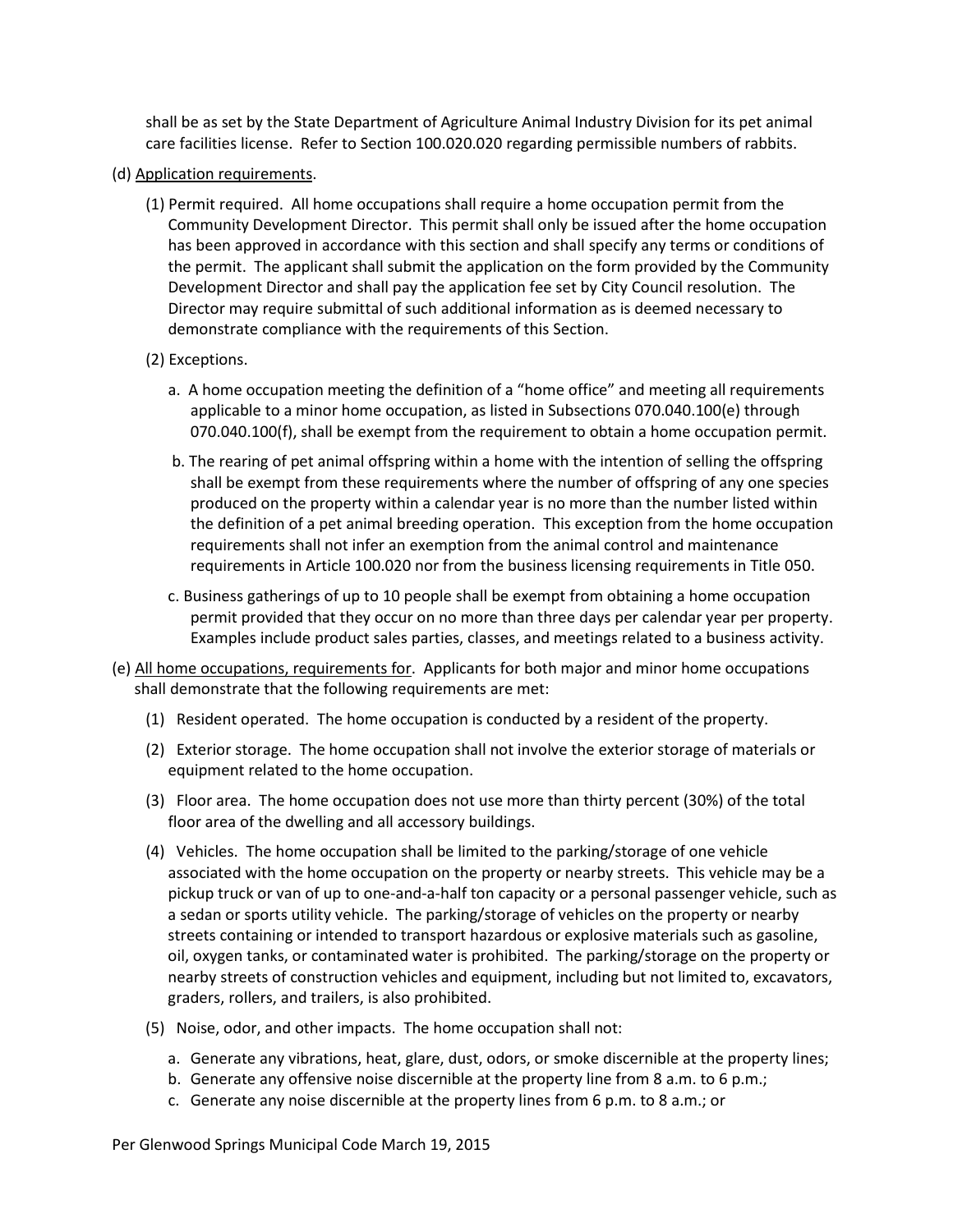- d. Create any electrical, magnetic or other interference off the premises.
- e. In the event that the home occupation will occur in a multi-family dwelling, the above requirements ((5)a through (5)d) shall apply at the walls of the unit rather than at the property line.
- (6) Signage. Signage shall be limited to that which is allowed under Article 070.060. Window display of materials or advertising related to the business other than one sign meeting the requirements of Article 070.060 is prohibited.
- (7) Business license. The applicant shall obtain a business license from the City if applicable.
- (8) Deliveries. Delivery vehicles used to deliver to or pick up goods from the home occupation are limited to passenger vehicles, mail carriers, and express carriers such as UPS.
- (9) A home occupation shall not be interpreted to include the following uses. Some of these uses are regulated by other sections of the Municipal Code; others have associated impacts which are inappropriate in a home occupation setting and are prohibited.
	- a. Kennels, veterinary clinics, pet animal breeding operations;
	- b. Medical clinics, dental clinics, hospitals;
	- c. Restaurants, clubs, drinking establishments;
	- d. Motor or recreational vehicle repair, storage, rental, painting, or wrecking;
	- e. Adult entertainment establishments;
	- f. Undertaking or funeral parlors;
	- g. Day care (See Sections 070.040.030 for allowed uses by zone district, 070.010.010 for definitions, 070.040.040 for special review requirements, and Subsections 070.050.060(b)(11) and (12) for parking requirements);
	- h. Bed and breakfasts (See Sections 070.040.030 for allowed uses by zone district, 070.040.040 for special review requirements, and Subsection 070.050.060(b)(9) for parking requirements), rooming or boarding houses;
	- i. Yard or garage sales (See Article 050.030 for long-term or recurrent yard or garage sales requirements);
	- j. Group homes, personal care boarding homes (See Sections 070.040.030 for allowed uses by zone district, 070.040.040 for special review requirements, and Subsections 070.050.060(b)(10) and 070.050.060(d)(17) for parking requirements);
	- k. Medical marijuana business;
	- l. On-site retail sales of items made or produced off-site; or
	- m. Retail marijuana establishment. (A 20-13, §2)

(A 6-11 §2)

- (f) Minor home occupations, additional requirements for. In addition to the requirements listed in paragraph (e) above, applicants for minor home occupations shall demonstrate that the following requirements are met:
	- (1) Client and employee visits. Visits by clients and off-site employees to the premises of the minor home occupation shall be limited to the hours of 8 a.m. to 6 p.m. The home occupation shall not generate more than a combined total of six (6) client/off-site employee visits per day and a combined total of no more than two (2) clients or off-site employees shall be present on the premises at any one time.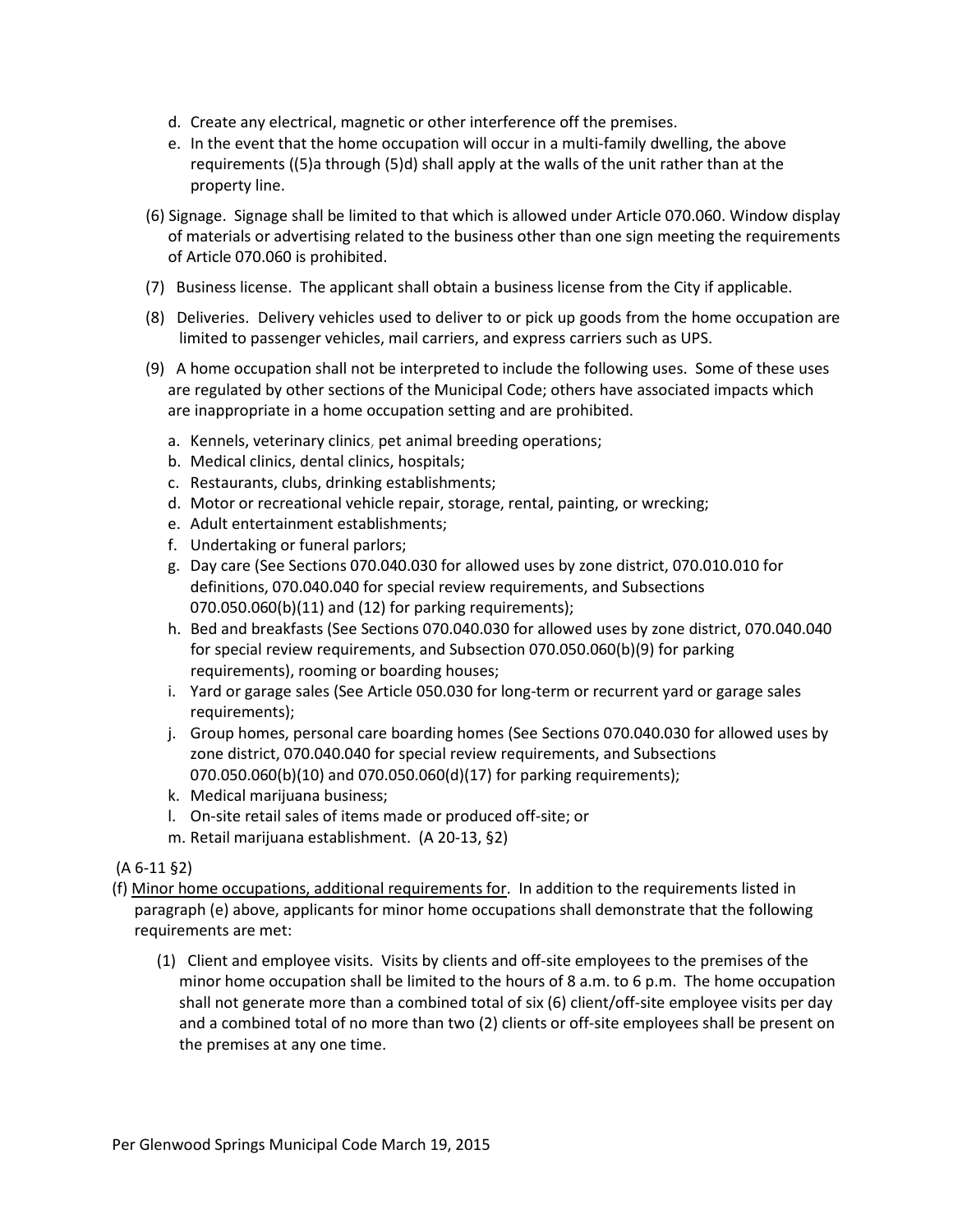- (2) Utilities and municipal services. The minor home occupation shall not cause a demand upon public utilities or other municipal services different from or in excess of that which is typically associated with a residence.
- (3) Building and fire codes. The minor home occupation shall not implicate building or fire code requirements in excess of those applicable to exclusively residential occupancies. No structural additions to the home shall be required to accommodate the home occupation. The home occupation shall not use and/or store hazardous materials or flammable or combustible liquids in excess of quantities permitted in residential structures or typically found in a residence. The applicant shall make available to the Fire Department for review material safety data sheets and quantities which pertain to all potentially toxic and/or combustible materials associated with the use.
- (g) Major home occupations, additional requirements for. Unless a home occupation meets all of the requirements listed under paragraph (f) above, it shall be classified as a major home occupation and shall be subject to the following requirements in addition to those listed in paragraph (e):
	- (1) Residential character. The major home occupation shall be clearly incidental and secondary to the use of the property for residential purposes, shall not change the residential character of the property, and shall not create the appearance or impact of commercial activity to the surrounding neighborhood. No structural or decorative additions shall be allowed to accommodate the major home occupation that will alter the residential character of the home or otherwise be incompatible with surrounding residences.
	- (2) Visits by clients and off-site employees to the premises of the major home occupation shall be limited to the hours from 8 a.m. to 6 p.m. unless otherwise specified in the approved permit. More restrictive hours of operation may be required as a condition of approval to ensure compatibility with the requirements of this Section. Longer hours of operation may be granted in the approved permit if it is determined that the hours are compatible with the requirements of this section.
	- (3) The major home occupation shall not adversely affect traffic flow and parking in the neighborhood. Off-street parking shall be provided to accommodate any parking impacts beyond what would be expected for a minor home occupation.
	- (4) Building and fire codes. The structures housing the major home occupation shall meet any additional building or fire code requirements that are implicated by the use. Major home occupations which implicate a change in building code occupancy, increased fire separation, changes to fire sprinkler systems, or electrical wiring with a capacity exceeding that of a typical single-family home shall not be permitted.
	- (5) Utilities. If the major home occupation will cause a demand upon public utilities or other municipal services in excess of that which is normally required for residential purposes, system improvement fees shall be assessed at a rate consistent with Article 080.060. Costs associated with any utility service or line extension upgrade shall be borne by the applicant.
- (h) Special use permit. In most residential zone districts, a minor home occupation is a permitted use that may be administratively approved, while a major home occupation is a special review use requiring public review. In certain planned unit developments, all home occupations require special review. Refer to the zone district requirements in Section 070.040.030 or planned unit development zoning documents to determine if special review is required. See Section 070.040.040 for special review requirements if applicable.